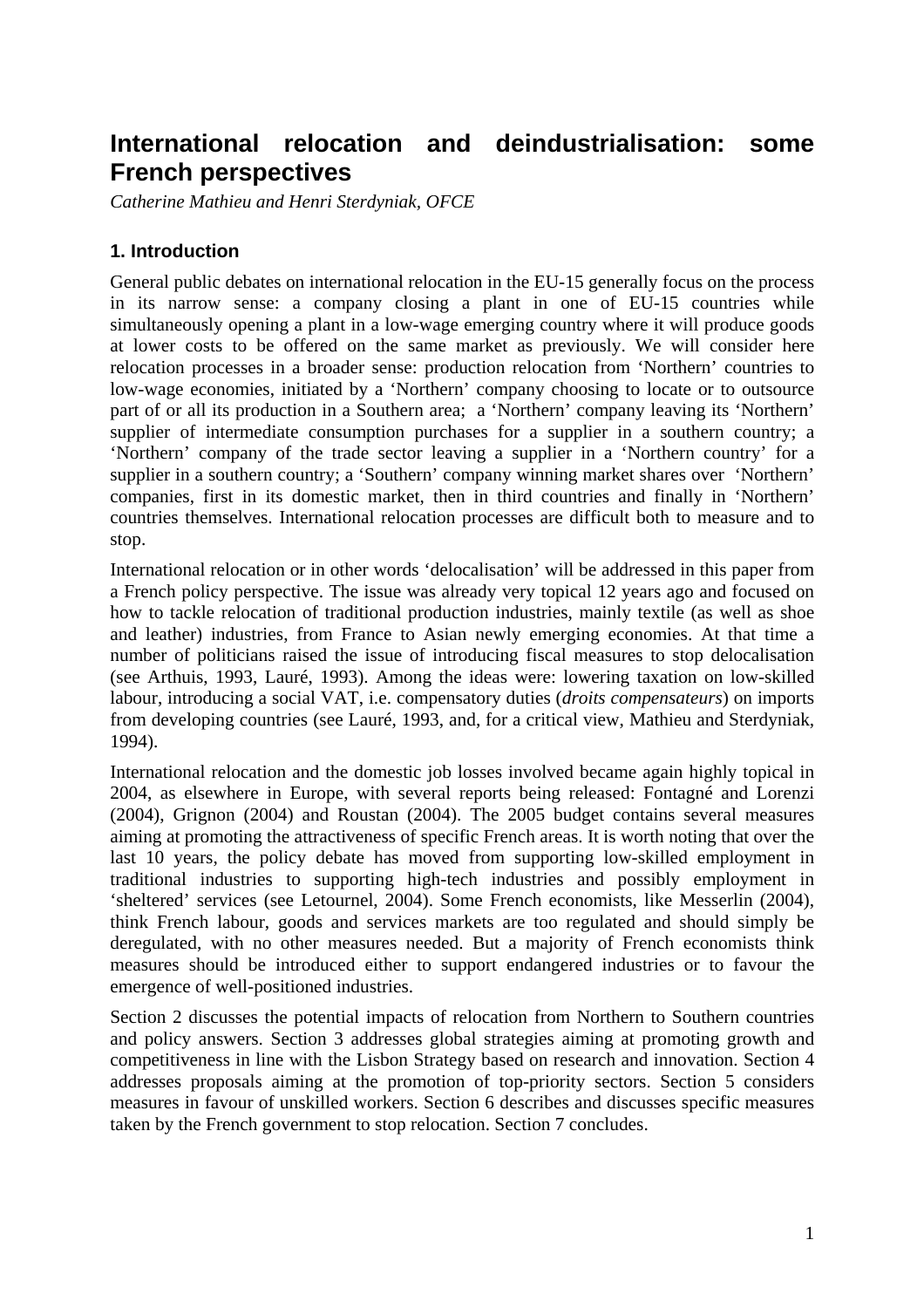#### **2. Potential impacts of international relocation and policy answers**

The emergence of low-wage countries in international trade has seven main impacts on Northern countries:

- 1) Imports from the 'South' rapidly increase their market share in Northern domestic markets, especially for goods requiring a high proportion of unskilled labour.
- 2) Southern countries rapidly increase their market share in Northern foreign markets, especially for goods requiring a high proportion of unskilled labour.
- 3) Southern countries increase their imports of capital intensive or skilled-labour intensive products made in Northern countries.
- 4) The low prices of Southern produced goods reduce price levels in Northern countries and thereby increase consumers' purchasing power in these countries.
- 5) The weakening of labour demand for unskilled workers and the threats of delocalisation exert a downward pressure on unskilled workers' wages. Depending on the country, these wages will either drop (which will raise inequalities and dampen consumption) or be maintained (which will contribute to raise unemployment). Depending on the country, taxation or social measures will be introduced, or not, to reduce the rise in inequalities.
- 6) Northern companies will try to sell on rapidly growing Southern markets and will invest less in the North. This explains part of the observed stagnation of company investments in some European countries.
- 7) Capital flows towards Southern countries and their exports' income lead to an appreciation of their exchange rate, except if there is a significant rise in Southern imports of capital goods produced in the North. This exchange rate appreciation limits the size of delocalisation. However Southern countries can avoid this to occur through accumulating foreign currency reserves, like China does.

The impact of the emergence of Southern countries on employment in the North must not only be considered from a global point of view in a long run perspective, but also in a medium term perspective (what are the adjustment costs for the productive system?) and in terms of employment structure: the cuts in unskilled jobs add to those resulting from technical progress. Even if they are smaller in numbers, they are more sudden and more concentrated in some specific sectors. Trading-off unskilled for high-skilled jobs is not necessarily good news for employment in the countries where unskilled unemployment is already high.

Should European countries implement policy measures to fight deindustrialisation, *i.e.* the decline of production industries both as a share of total output and in terms of employment levels? Three views are opposed. The free-market view states that deindustrialisation is a natural phenomenon for European economies. Production has already moved from agriculture to industry in modern economies. These countries should now rely on the one hand on high skilled jobs in research and development, innovation and management and on the other hand on employment in services. This is a *sine qua non* condition for raising productivity. No public policy should be implemented to stop the international relocation process. On the contrary, relocation should be encouraged through opening frontiers and allowing for free competition. The world market will set the level of wages of high skilled workers. Services sectors will remain widely sheltered from international competition, and hence the wage level of 'sheltered' workers in services will be set at a domestic level and will rise in line with high skilled workers employment. Wages should be set both in services sectors and for high skilled workers through a market process. There is no guarantee that the market equilibrium will be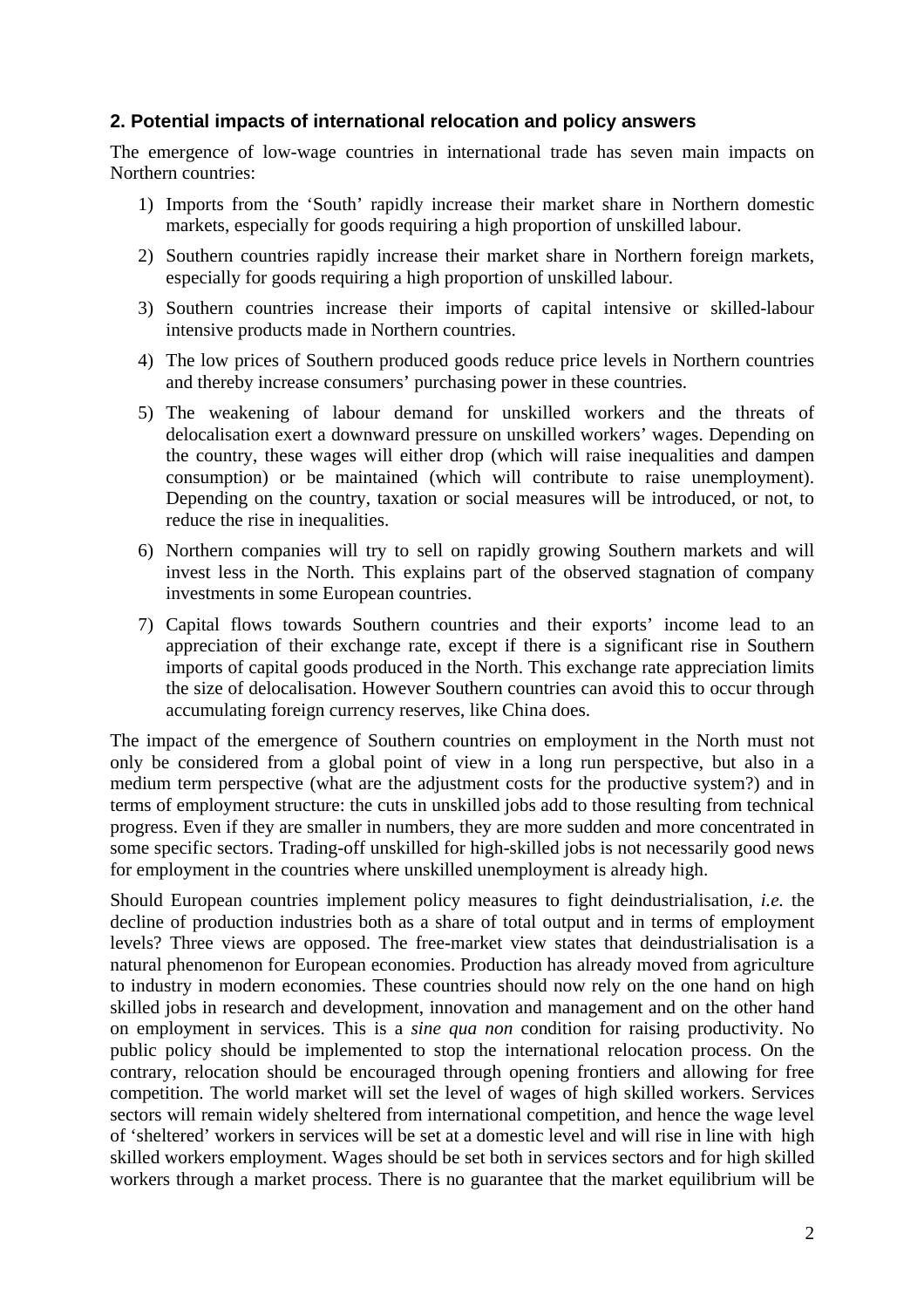socially acceptable and that income inequalities will not be excessive. But there is no alternative (TINA, as Margaret Thatcher said).

'Reformists' think that there is a significant risk for Europe to be badly positioned in world competition. First, research and development as well as education spending are too low. Second, there are a number of rigidities in terms of labour legislation, wage bargaining institutions and laws restricting dismissal. Second, the welfare state weighs strongly on sectors facing fierce competition from abroad. The European social model needs to be reformed in order to become more competitive. Risk taking firms and workers must be supported. This implies supporting well-performing and innovating industries. The growth of these sectors will compensate for the employment losses in unskilled industries. How should this support take place? Two views can be found. In one view, the general environment of companies needs to be improved, taxes need to be reduced, labour legislation must be reformed, incentives need to be introduced (through research tax credits for instance). In another view, support should be given to specific companies – helping the emergence of and supporting European champions – and to specific innovative sectors, like biotechnologies. To a certain extent this view is similar with the free-market one: more jobs in technology industries will increase the number of jobs available for 'medium' skilled workers, which in turn will make more jobs available for unskilled workers. Here also, the final degree of income inequalities is unknown.

Last, the 'archaic' view asks for specific support to be implemented in favour of unskilled labour as the functioning of economies *per se* raises social inequalities and makes unskilled workers unemployed, which cannot be accepted. Here also two views can be found. In one view, industrial sectors and national companies being in difficulty should be supported, a certain level of protectionism should be maintained, unfair competition should be fought, areas where employment is strongly affected should be subsidised. In another view, unskilled workers only should be subsidised, without interfering with production choices. These transfers may be found counterproductive because they benefit the losers and must be paid by the winners. Moreover, globalisation makes it difficult to raise taxes on high income people and healthy companies with a view to help people on lowest incomes and companies in difficulty. Individuals and companies subject to taxation may decide to leave for a country where taxation is lower.

#### **3. Promoting growth and competitiveness**

The Lisbon Strategy and the Sapir Report (2003) claim for a successful 'way out' for Europe: making the European economy the most innovative of the world. The aim is to compete with the US but not with China; to export to rapidly growing markets rather than in slowly growing (or not growing at all) European markets and to specialise in high value added sectors.

More European and national resources should be devoted to higher research and development spending and to higher education, by creating 'excellence poles' in Europe. Structural reforms should take place to increase mobility and risk-taking incentives.

Specific taxation rules should be introduced for companies operating at a European level, in order to allow them to take advantage of economies of scale; markets should be more rapidly deregulated and open.

This strategy raises six issues:

1) The State should create a business-friendly environment rather than help specific companies. DG Competition prevents Member States from implementing industrial policies.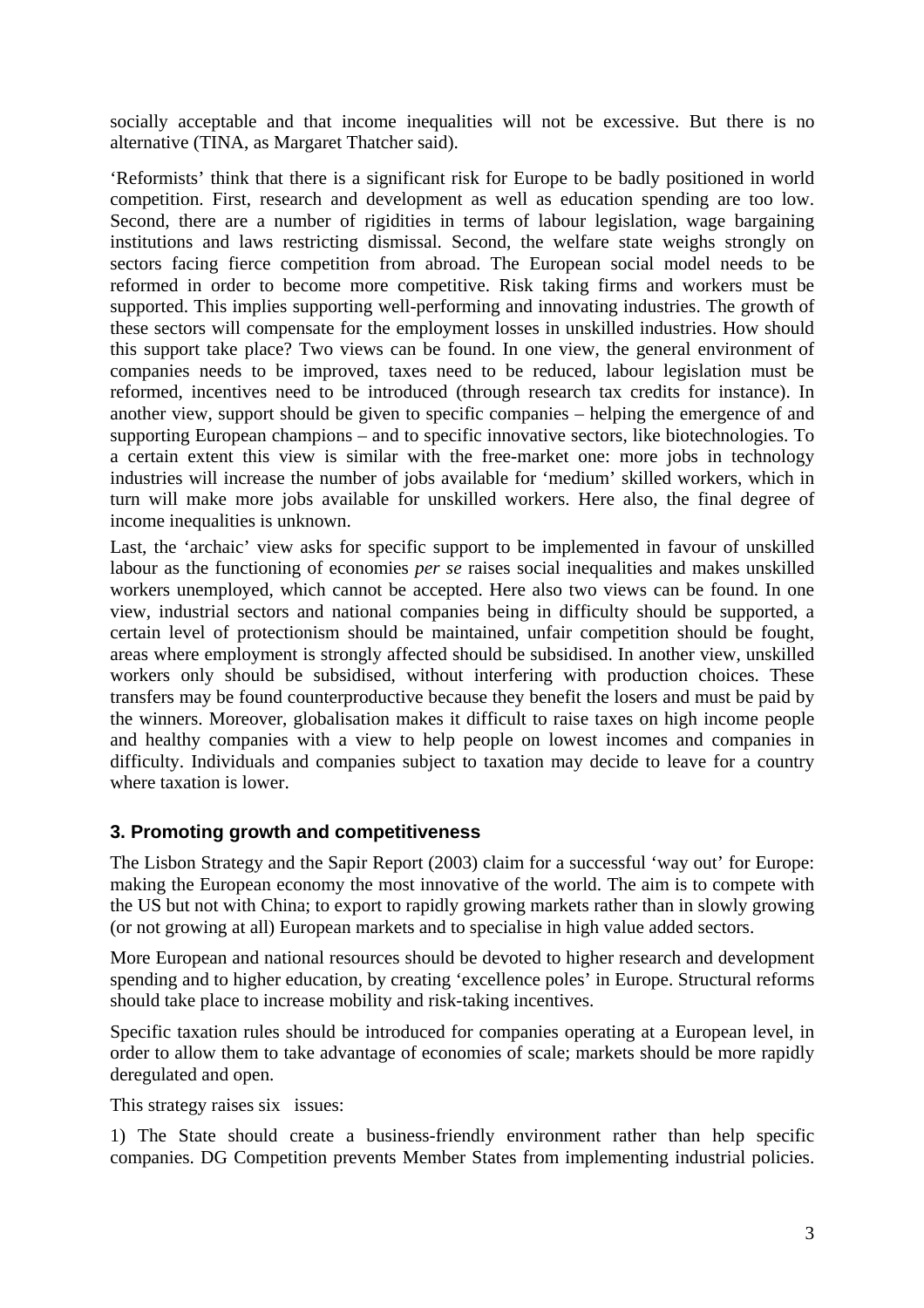But, in many cases, supporting specific companies or research areas could prove more efficient to raise growth in Europe.

2) Is it possible to promote scientific education and research in a context where financial profitability is a major objective?

3) Should European economies accept the death of traditional industries that are the more labour-intensive, to concentrate on highly profitable activities involving a very limited number of very high skilled jobs?

4) Should European countries encourage their companies to develop mainly on external markets, at the risk of having the companies relocating their production abroad?

5) This policy leaves aside traditional sectors in difficulty. It gives an incentive to firms for leaving these sectors. Will the development of high-technology sectors be sufficient to bring back a satisfactory level of employment?

6) What kind of jobs can we offers to the manual-oriented young men, if no workers job are available in Europe ?

Some aspects of the Lisbon strategy can be found in French reports, suggesting for instance to support R&D and innovation though taxation measures (Grignon, 2004).

According to Fontagné and Lorenzi (2004), the importance of scientific and technical issues should be restored in the European culture and education. The European enterprise should be promoted. Funding innovation should be made easier. The Report lists 10 priorities. 7 of them are part of this strategy: developing technology universities (*Universités de technologie*); adopting a small business act; unifying the European innovation equity stock exchanges; increasing the role of the European Science Foundation; introducing a surveillance of the relocation of headquarters; introducing rules applying to 'European companies'; promoting mergers between European Member States companies.

Other suggested measures aim at increasing European attractiveness (Grignon, 2004):

- Improving the legislation of productive activities.

- Making easier new company launch and company ownership transfers (by inheritance or sale).

- Strengthening competitive advantages (quality of infrastructure, low energy prices)

- Promoting employability (higher education, professional training); deregulating labour markets; increasing flexibility and mobility

- Harmonising company taxation, public aid and social legislation in Europe.

-Promoting norms, patents and European labels.

-Promoting the harmonisation of social and environmental standards at world level and rewarding the fulfilment of these norms at an international level with the help of the consumers.

#### **4. Promoting high-priority sectors, implementing industrial policies again**

Among recent reports, Fontagné and Lorenzi (2004) suggest that competition policies and industrial policies in Europe should be rebalanced. Specific (*i.e.* restricted to a small group of European companies), industrial co-operation should be promoted, 'European champions' should be promoted albeit increasing the SMEs' capacity to adapt.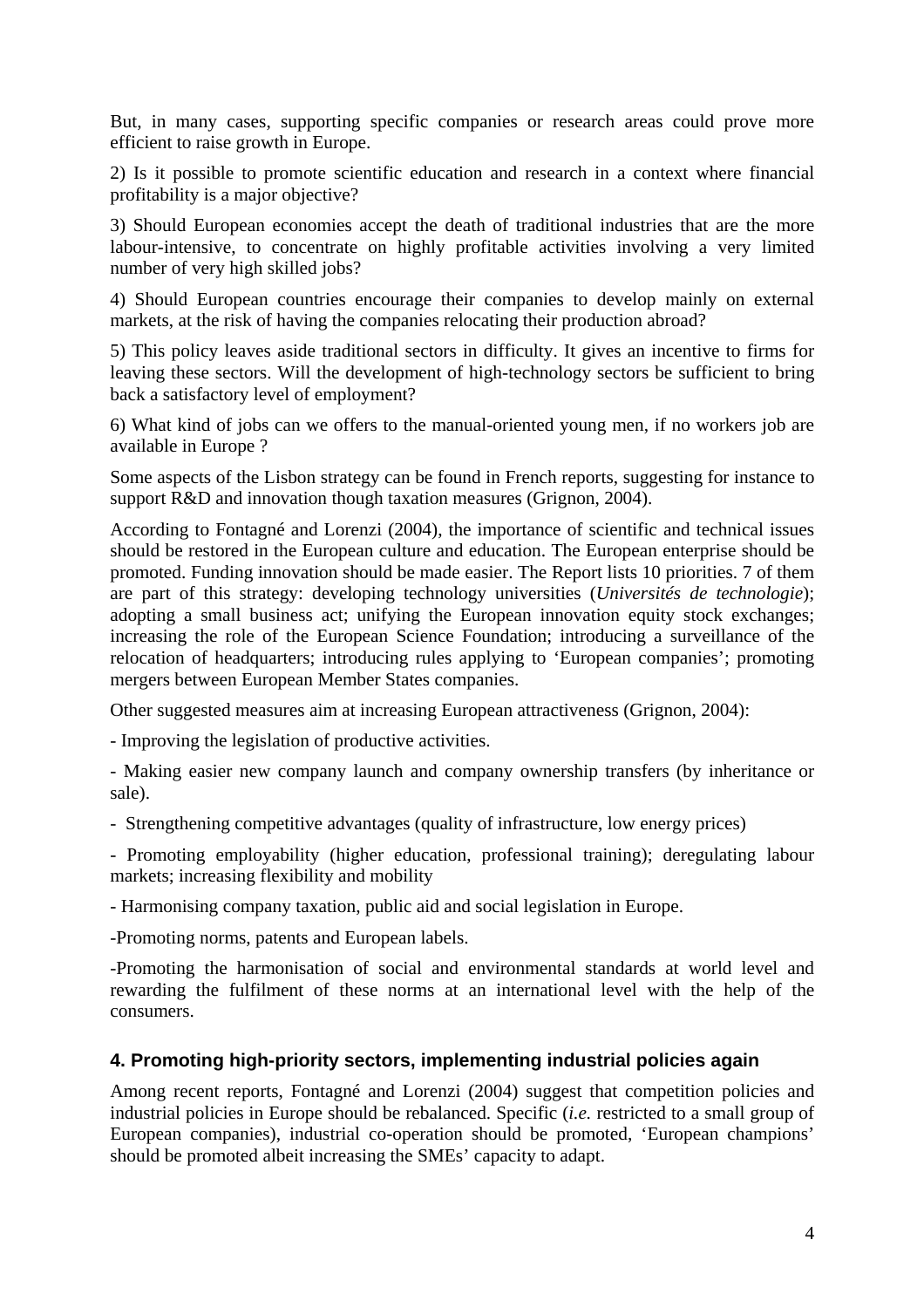An aggressive strategy would consist in helping firms to produce higher-technology products for rapidly growing markets. Industry and innovation should become national priorities. Large programmes in top-priority sectors should be favoured.

Three priorities are listed: giving a 'brand name' to competitiveness poles; defining priority sectors at the European Council's level; setting a group of 3 European industrial managers to suggest initiatives supporting these sectors.

The Roustan Report (2004) suggests that State implements again a strategy to increase research funding and piloting innovations. The report recommends the issue to be tackled at the European level: less competition versus more industrial policies, research subsidies, tax harmonisation and rebuilding local area attractiveness through local public action. The Report also underlines that European enlargement may provide higher growth.

The Grignon report (2004) calls for a 'new-colbertism', in other words for a European industrial policy: implementing a sector approach by launching large innovative projects in rapidly growing sectors; defining the sectors to be promoted; improving parallel conducts of competition and industrial policies. It suggests using the EU trade policy to help the industry. It also recommends that the State supervises production processes *(filières de production*).

Beffa (2005) suggests the implementation of industrial policies again. The strategy would consist in launching programmes promoting industrial innovation ('PMII': *programmes mobilisateurs pour l'innovation industrielle*). Companies, experts and public servants would define innovative industrial sectors (like hydrogen production chain, biofuels, high-definition secured networks); big companies would receive subsidies if they develop research in these fields (50% of research expenses being covered by public funding) and would have to develop their network with small or medium size companies. So France would have 'national champions' in high-tech sectors (France currently has a too strong specialisation in nuclear, space and military sectors). The report leaves a question open: at what level should this policy be settled? Should it be at the French level (with a notification to European institutions) at the European level or within restricted cooperation between a small number of countries (like France with Germany)?

#### **Competitiveness Poles**

The development of 'competitiveness poles' (*pôles de compétitivité*) designed to help activity in given geographical areas is also a key measure of Datar's strategies, as is the support for the building of firms networks (clusters). Competitiveness poles should be given a 'brand name'; they should be advertised and benefit from lower taxation. Dedicated risk-capital should be developed, transport and telecommunication infrastructure should be provided. The link between national and European policies remains difficult to tackle.

Both Grignon and Roustan Reports suggest a strengthening of the role of local administrations in supporting local firms and employment.

#### **5. Supporting unskilled employment**

Two strategies are often suggested to compensate for the negative effect of foreign relocation on employment. The first one would be to increase the level of employment in sheltered services, like construction, tourism, hotels and restaurants sectors (see Letournel, 2004 or Grignon, 2004) or to increase the size of the services to households' sector (see Debonneuil and Cahuc, 2004). This would be done through tax incentives (allowing individual employers to benefit from lower social contributions as is already the case for companies), and through restructuring measures (making the services sectors more industrial and professional). The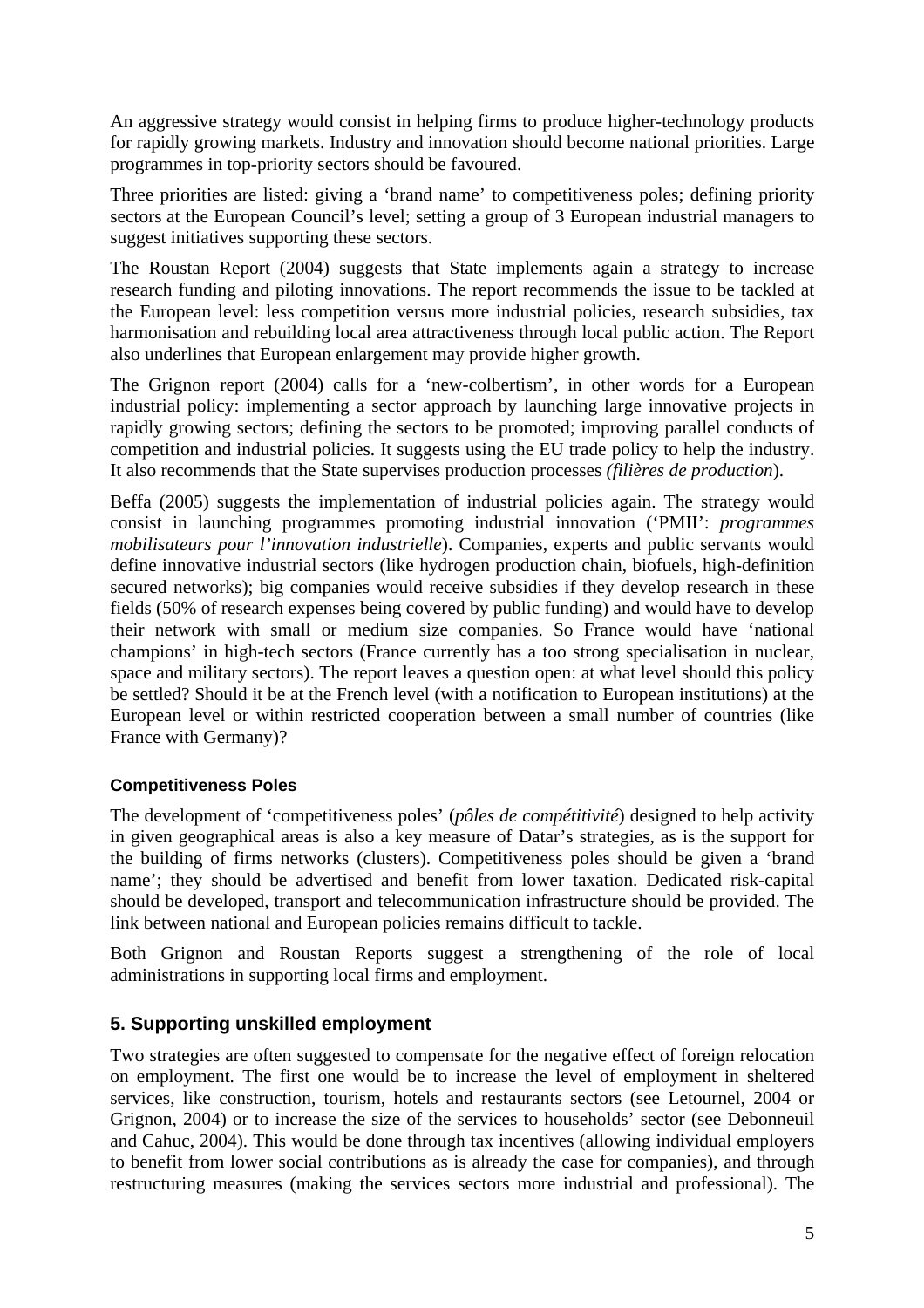French government has introduced such measures in February 2005. But this strategy may be difficult to implement due to social habits (getting used to hiring employees is something that needs to be learnt by households) and because of the reluctance of young people to apply for such jobs. This strategy implies a rise in income inequalities.

The second strategy consists in cutting unskilled labour costs. Since 1985, companies get a rebate on their contributions on low wages, up to a maximum of 26 percentage points of employers' social contributions (in 2005, on a total of 40 percentage points) for workers at minimum wage levels. This reduces by 18.6 % the cost of the minimum wage for firms. Besides, low-wage workers benefit from a refundable tax credit of 4.6 % of their wage earnings in order to increase the gap between the minimum wage and the minimum income entitled to adults unemployed and not entitled to unemployment benefits (*RMI: revenu minimum d'insertion*). This is a 'making work pay' measure. The social contributions' rebate measure gives companies an incentive to hire unskilled workers (especially in services sectors) and can also help keep companies hiring a high level of low skilled labour stay in France. These measures cost 17.5 billions of euros by year in the French budget (1% of GDP). The social contribution's rebate is estimated to have increased the number of jobs by 400,000. These rebates have the advantage of breaking the link between unskilled labour costs and the living standard of unskilled people. But they are costly for the Social Security budget on which they are funded and they lead to the creation of specific low-wage jobs with no career prospects.

The Grignon Report (2004) recommends a measure often suggested in France in past years, which would consist in abolishing (or significantly cutting) employers' social contributions and simultaneously increasing VAT. This reform aims at making the social security system being funded by consumption expenditures (and especially by imports) rather than by wages. The reform would entail competitiveness gains and cut wage costs in labour intensive sectors hence raising employment. In our opinion, the reform would be totally ineffective because the VAT weighs on wages (like employers' social contributions) and not on capital goods (see Sterdyniak and Villa, 1998). Competitiveness gains would arise only if the rise in the prices of imported consumer goods resulting from higher VAT had no impact on wages, meaning that consumers would see their purchasing power reduced.

## **6. The French fiscal measures**

The French government has introduced a significant number of measures, more or less successful, to prevent foreign relocation. These measures aim at providing an incentive for companies settling or to staying in France. They compensate partly for the high level of taxation in France. At the same time, they add to tax competition.

Since 2003, bonuses paid to foreign 'high skilled' foreign employees working in France have been exempted from income tax. This measure aims at attracting headquarters and research departments of big companies in France. The risk is that all countries introduce similar measures and raise tax competition at the expense of the distributional goals of income taxation. 'High skilled employees' will be less taxed if they work abroad than if they work in their country. These measures will be increased in 2005. In that field, European harmonisation would be useful.

A research tax credit has been introduced in 2004 allowing companies to benefit from a subsidy equal to 45% of the annual increase in their research and development expenses plus 5% of the amount spent. But, due to the European legislation, the tax credit has a relatively low ceiling. It would be useful to allow States to subsidize more significantly private research.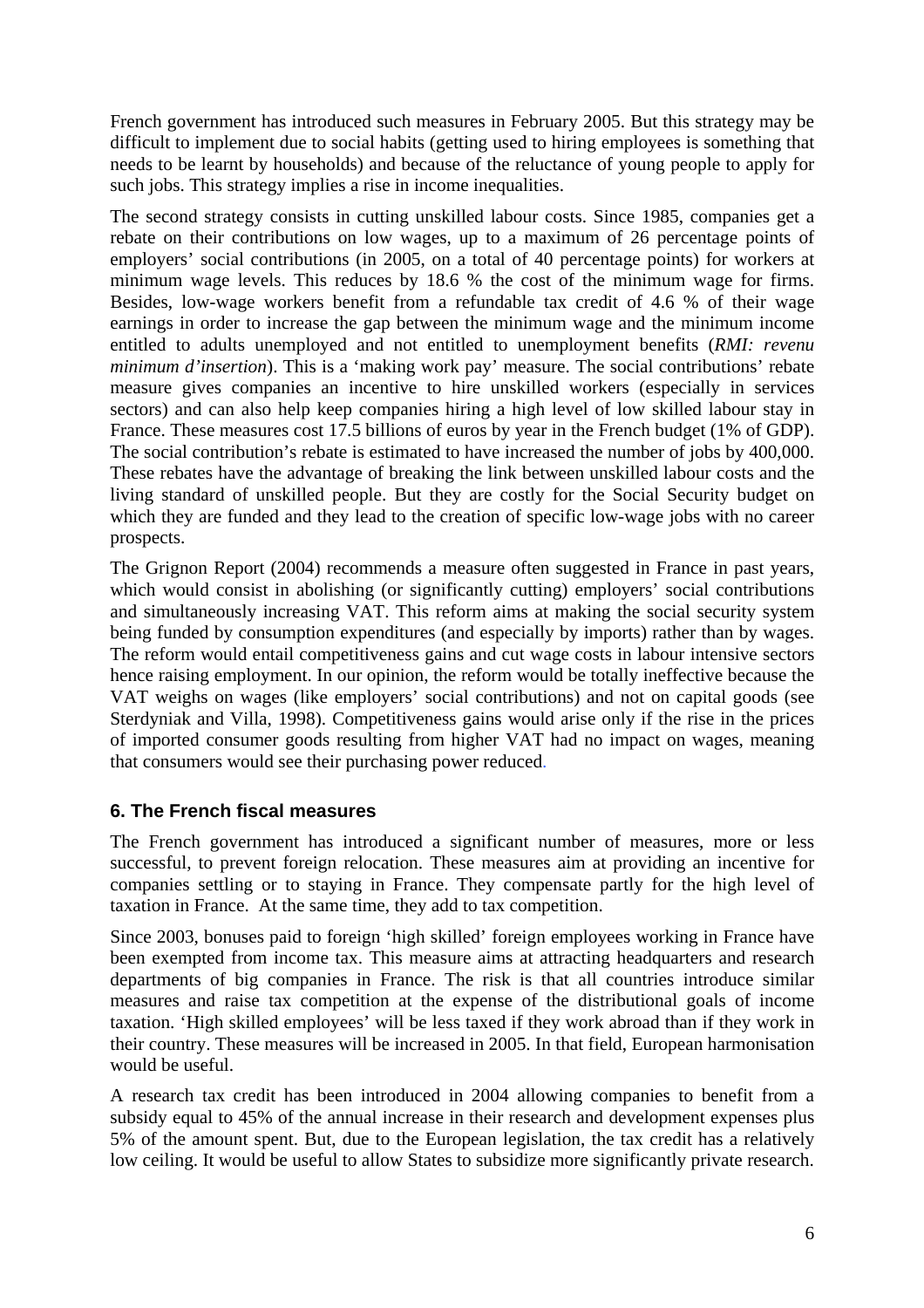The 2005 budget has introduced several measures against the relocation process. First, companies relocating in France their existing production in non-EU countries benefit from a tax credit. Due to the European rules, this credit has a maximum of euros 100,000 in a threeyear period by company (50% of labour costs the first year, then 40%, 30%, etc.)

Second, the French budget contains a number of measures designed to improve the attractiveness of French areas ('competitiveness poles'). The idea is to give fiscal incentives to companies investing in high technology production in specific geographic areas. These poles must bring together Universities or training centres, public or private research centres, small and big firms, working together in innovating or specific production processes. These networks are expected to stop foreign relocation of these specific production activities.

Last, companies operating in areas said to be 'exposed to foreign relocation' (areas with a high level of unemployment rate and a high share of industrial employment) are entitled to a tax credit of euros 1000 per worker.

In all three cases, the measures have a limited amount. The costs expected in the 2005 Budget are respectively of 10, 50 and 330 million euros in 2005. Until now, these strategies are purely national and European rules are there to prevent their expansion. Is this a sustainable position for industrial policies in Europe?

France has suggested increased tax harmonisation in Europe, which would raise difficult issues, because Member States wish to keep domestic fiscal autonomy and also because low taxation rates are sometimes a convenient way to compensate for insufficient infrastructure, low levels of economic development or company subsidies not being allowed. Making sure that the profit tax is based on the source principle, and not on the origin principle, would avoid purely tax-motivated relocation. More, the fight against tax heavens should be strengthened at a European or world levels. Companies and financial institutions should not be allowed to have branches in or to transfer funds to these countries.

Company taxation amounted to 6.6% of GDP in France in 2002, ranking France  $2<sup>nd</sup>$  in the EU-15, behind Luxemburg, against 6.4% in Italy, 5.2% in the UK, 3.5% in the US, 3% en Spain, 0.9% in Germany (where the figure was exceptionally low due to the tax reform). The current profit tax rate is 34.3% in France, at the level of the European average. It may be necessary to cut it down to 33.3%, but the effort to be done is limited (1.7 billion euros). The problem is not the level of profit taxation itself, but the fact that the wage tax (*taxe sur les salaries*), the tax on real estate (*taxe foncière*) and the professional tax (*taxe professionnelle*) add to profit taxation.

The professional tax is currently based on tangible assets (real estate and equipment) and particularly affects production industries. Reforming this tax has been debated for a long time. Recently it has been suggested for instance in the *Roustan Report* (2004) and the *Grignon Report* (2004). The government has promised to reform the tax in 2006, without affecting local administration funding and without increasing households' taxation. The new tax could possibly be based on value added (at the expense of trade sectors and financial institutions).

The French government refuses to undertake a global competitiveness strategy that would consist in cutting directly wages or reducing company taxation together with lower public and social expenditures. In general, the search for competitiveness gains may be worthless, since the rise in competitiveness will be cancelled between European countries while European demand will be lower. But the recent example of Germany cutting domestic labour costs to win competitiveness and hence depressing domestic demand illustrates that an isolated and non co-operative strategy can always be a temptation for a country.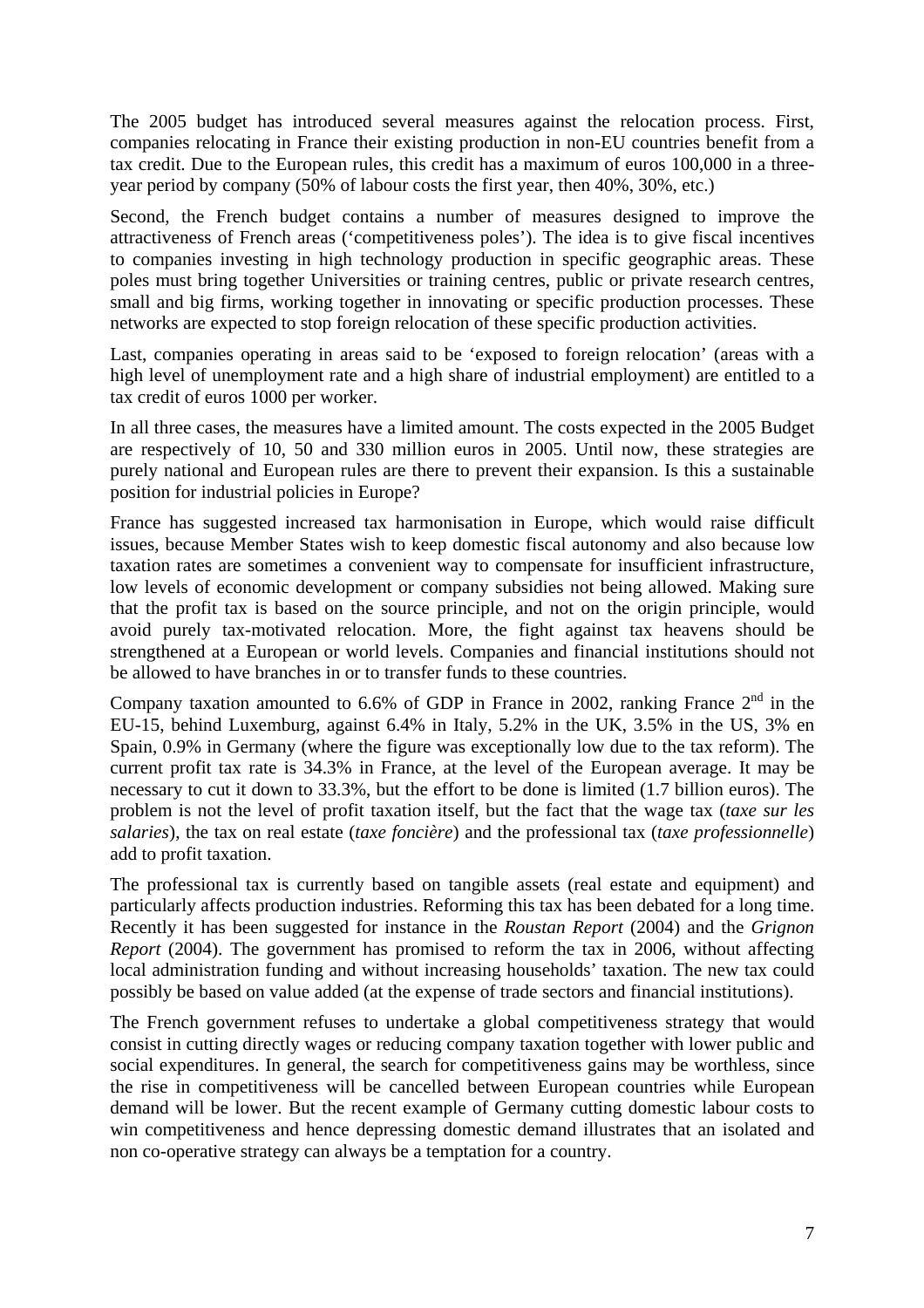## **7. Conclusion**

The French government introduced several years ago cuts in employers' social contributions on unskilled work. It has recently opted for helping high-tech sectors and specific French areas, the 'competitiveness poles', rather than implementing additional measures in favour of unskilled labour in traditional industries (textile, etc). It remains to be seen how many jobs this new policy will generate. Besides, the French government is in favour of promoting the emergence of 'European champions'.

The interconnection between national and European policies remains an issue to be tackled. Three answers to deindustrialisation may be considered in Europe, mirroring different political and social issues. First, some governments could choose to implement domestic measures, but would be stopped by European authorities, in the name of free competition rules. Second, some governments could implement measures without the European authorities interfering, but this would not be optimal: is it reasonable or advisable that a Member State introduces alone domestic taxation measures strengthening tax competition in Europe? The other risk is that national measures would be limited by the fear of European reactions. The best strategy would be that European countries adopt a common strategy at the European level. European authorities could reduce the importance they give to competition policy, initiate a reflection on the future of productive activities and employment in Europe and promote a European industrial policy as part of the Lisbon strategy.

### **References**

Arthuis, J. (1993), *Rapport d'information sur les délocalisations hors du territoire national des activités industrielles et de service*, fait au nom de la Commission des finances, du contrôle budgétaire et des comptes économiques de la nation, Sénat.

Beffa, Jean-louis (2005), *Pour une nouvelle politique industrielle*, mimeo.

Boulhol, H. (2004), 'Quel impact du commerce international sur la désindustrialisation dans les pays de l'OCDE ?', *CDC IXIS Flash*, No.206, 1st July.

Debonneuil, M. and Cahuc, P. (2004), *'Productivité et emploi dans le tertiaire',* Rapport du CAE, n°49.

Datar (2004) 'La France, puissance industrielle – Une nouvelle politique industrielle pour les territoires', *Etude prospective*.

Fontagné, L. and Lorenzi, J.H. (2004), '*Désindustrialisation – Délocalisations'*, Rapport du CAE, November.

Grignon, F. (2004), '*Rapport d'information sur la délocalisation des industries de main d'oeuvre'*, fait au nom de la commission des Affaires économiques et du Plan, No. 374, Assemblée nationale.

Lauré, M. (1993), 'les délocalisations : enjeux et stratégies des pays développés', *Futuribles*, mai'.

Letournel, J. (2004): 'Les délocalisations d'activités tertiaires dans le monde et en France', *DP Analyses économiques*, No. 55, November.

Ministère de l'économie et des finances (2004): *Projet de Loi de Finances* 

Mathieu, C. and Sterdyniak, H. (1994), 'L'émergence de l'Asie en développement menace-telle l'emploi en France ?', *Revue de l'OFCE*, No. 48, January.